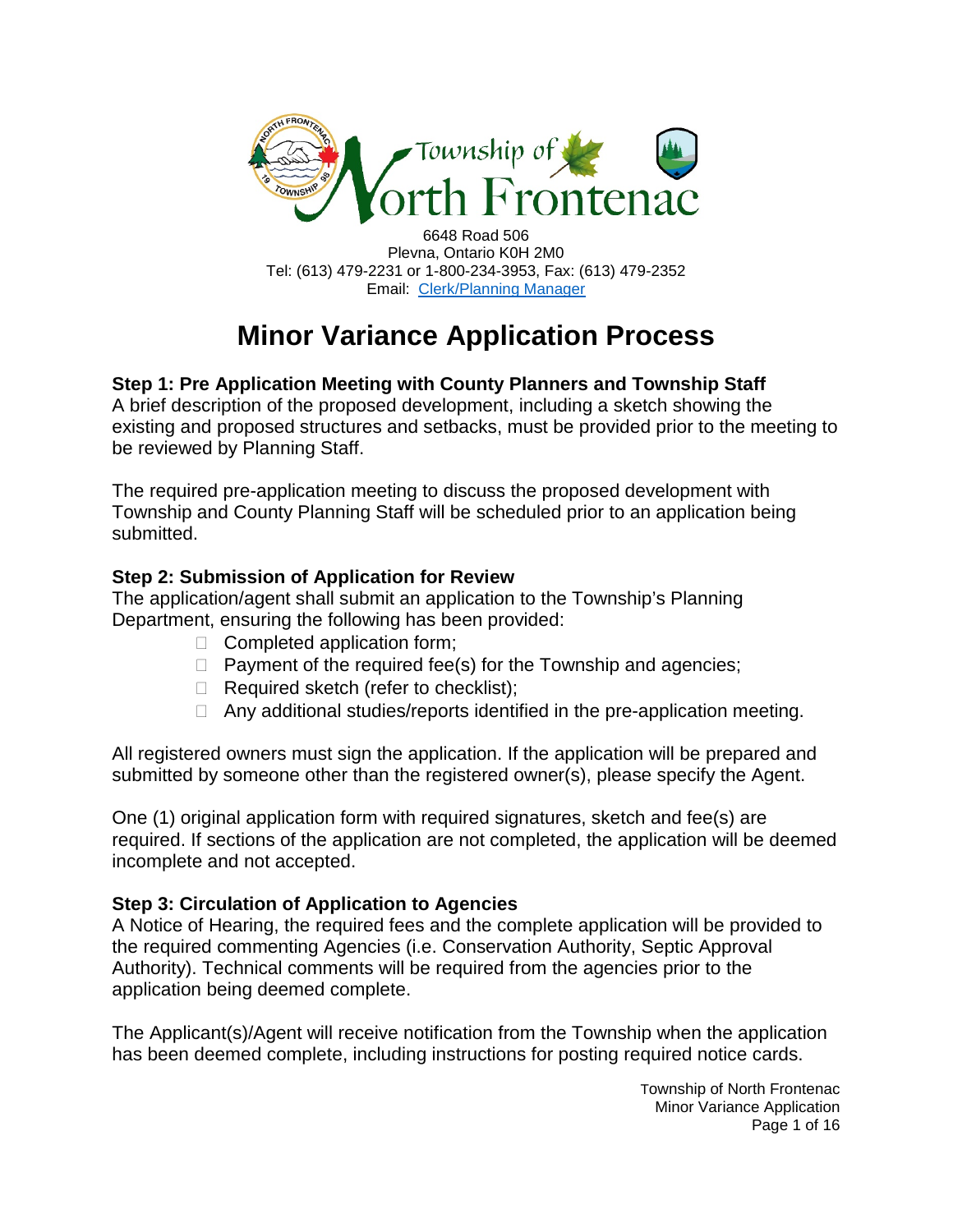The notice cards must be posted 10 days prior to the scheduled meeting and remain posted until the decision of the Committee becomes final.

### **Step 4: Public Notice of Application**

Neighbouring properties within 60 metres of the subject property will receive a notification letter, including the Notice of Hearing, sketch and key map. Information about the application will be available to the public on the Township's website.

Any comments received from the public will also be provided to the Applicant(s)/Agent, as well as the Committee of Adjustment and County Planners.

### **Step 5: Hearing of Application by Committee of Adjustment**

The County Planner's report and reports from outside agencies will be provided to the Applicant(s)/Agents. All reports will be included in the public agenda.

The application will be considered by the Committee of Adjustment at the scheduled meeting. The Applicant(s)/Agents are encouraged to attend the public meeting of the Committee and will have the opportunity to speak to the application, as well as answer questions at the meeting.

Members of the public will have the opportunity to provide comments to the Committee at the public meeting.

The power of the Committee to grant a Minor Variance under Section 45 (1) of the Planning Act is based on the following four tests:

- 1. Is the variance minor?
- 2. Is the variance desirable for the appropriate development or use of the land, building or structure?
- 3. Is the general intent of the Zoning By-law maintained?
- 4. Is the general intent and purpose of the Official Plan maintained?

The Committee can approve, deny, or request deferral of the application at the scheduled meeting.

### **Step 6: Notice of Decision and Appeal**

When the Committee has made a decision, a Notice of Decision will be provided to the Applicant/Agent within 10 days outlining any conditions and next steps.

There is a 20 day appeal period after the decision of the Committee. If an appeal is received, the application will go before the Ontario Land Tribunal and the Applicant(s)/Agent will be notified. If no appeals are received within the 20 day period, the decision of the Committee of Adjustment is deemed final.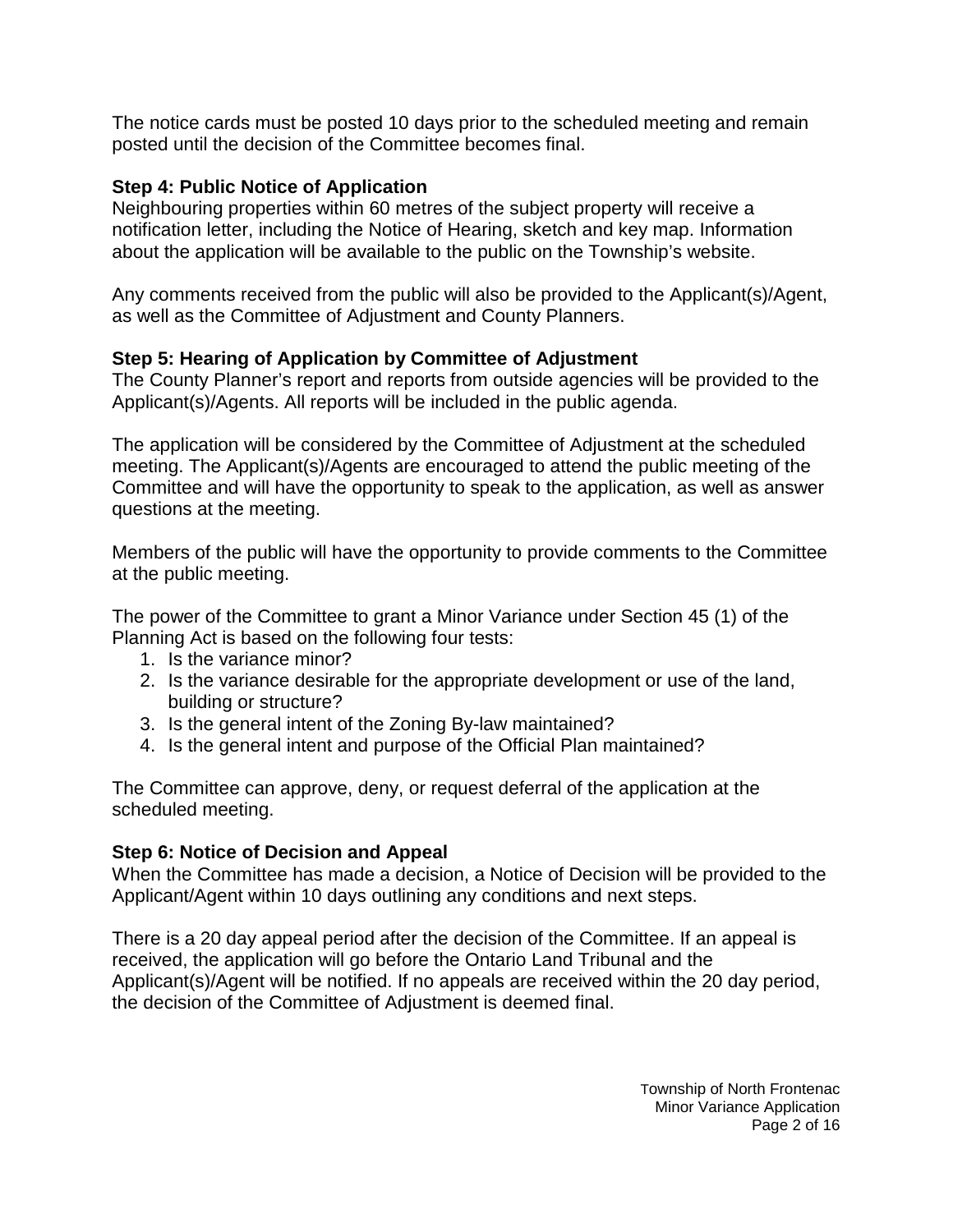I have read and understand the Minor Variance process and understand my role within it.

**Signature** 

\_\_\_\_\_\_\_\_\_\_\_\_\_\_\_\_\_\_\_\_\_\_\_\_\_\_\_\_\_\_\_\_

\_\_\_\_\_\_\_\_\_\_\_\_\_\_\_\_\_\_\_\_\_\_\_\_\_\_\_\_\_\_

Date

Township of North Frontenac Minor Variance Application Page 3 of 16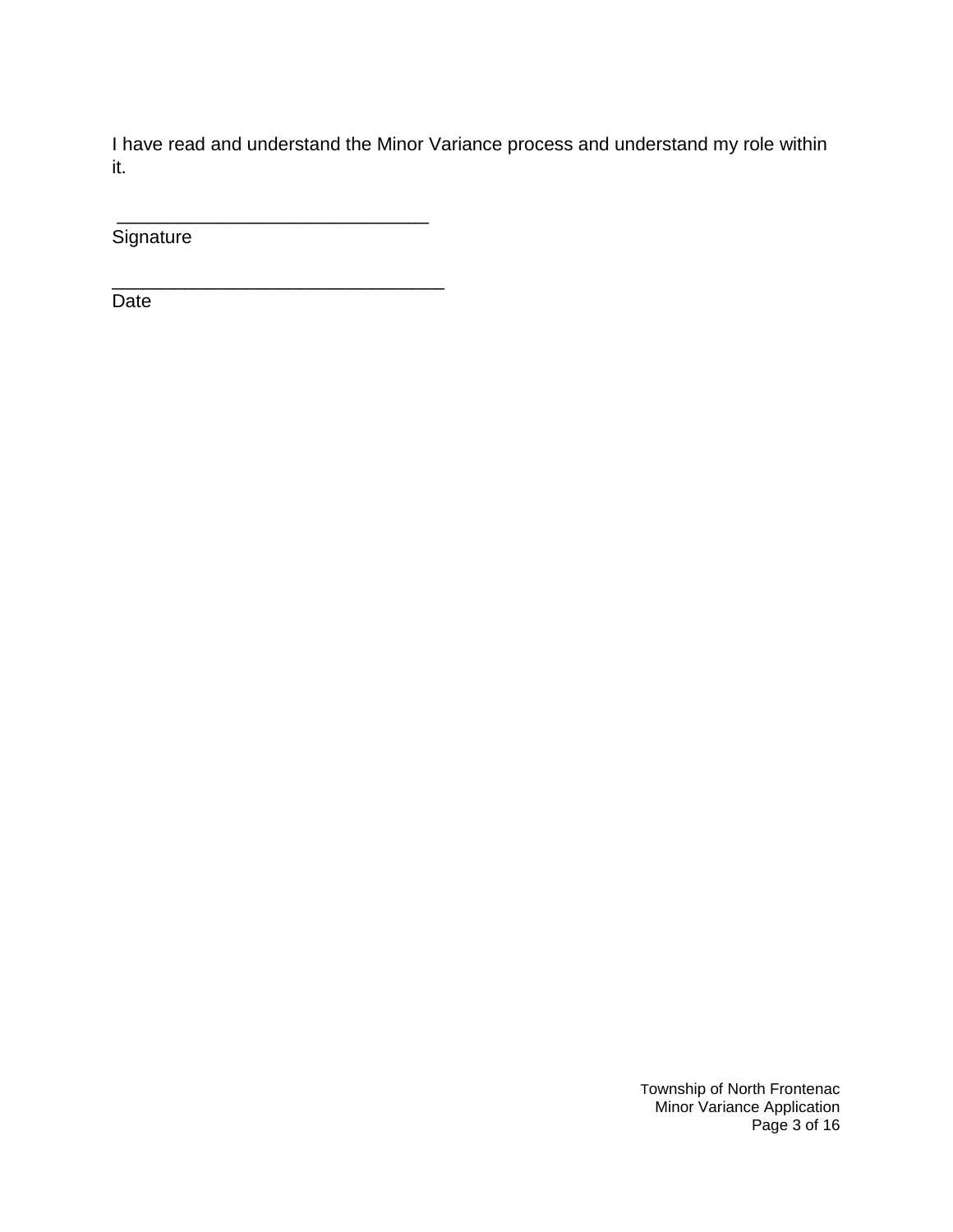# **MINOR VARIANCE SUBMISSION CHECKLIST**

It is the responsibility if the applicant or agent to make sure the application is complete, accurate and clearly identifies the required variances. Staff are not permitted to complete the form. Failure to provide all of the required information may result in processing delays of the application.

### **Required Documents**

- 1. Complete application, including commissioned signature(s) and Agent Authorization Form (if required)
- 2. Township application fee
- 3. Agency fees
- 4. Detailed property sketch showing existing and proposed development
- 5. Photographs of existing structure (if required)
- 6. One (1) copy of Deed/Transfer of land showing name of current owner(s) and legal description of property (if available)
- 7. One (1) copy of an Ontario Land Surveyor survey (if available)
- 8. Septic inspection report (if available)
- 9. Required studies (i.e. Environment Impact Study, Slope Stability) as determined by the County Planners at the pre application meeting.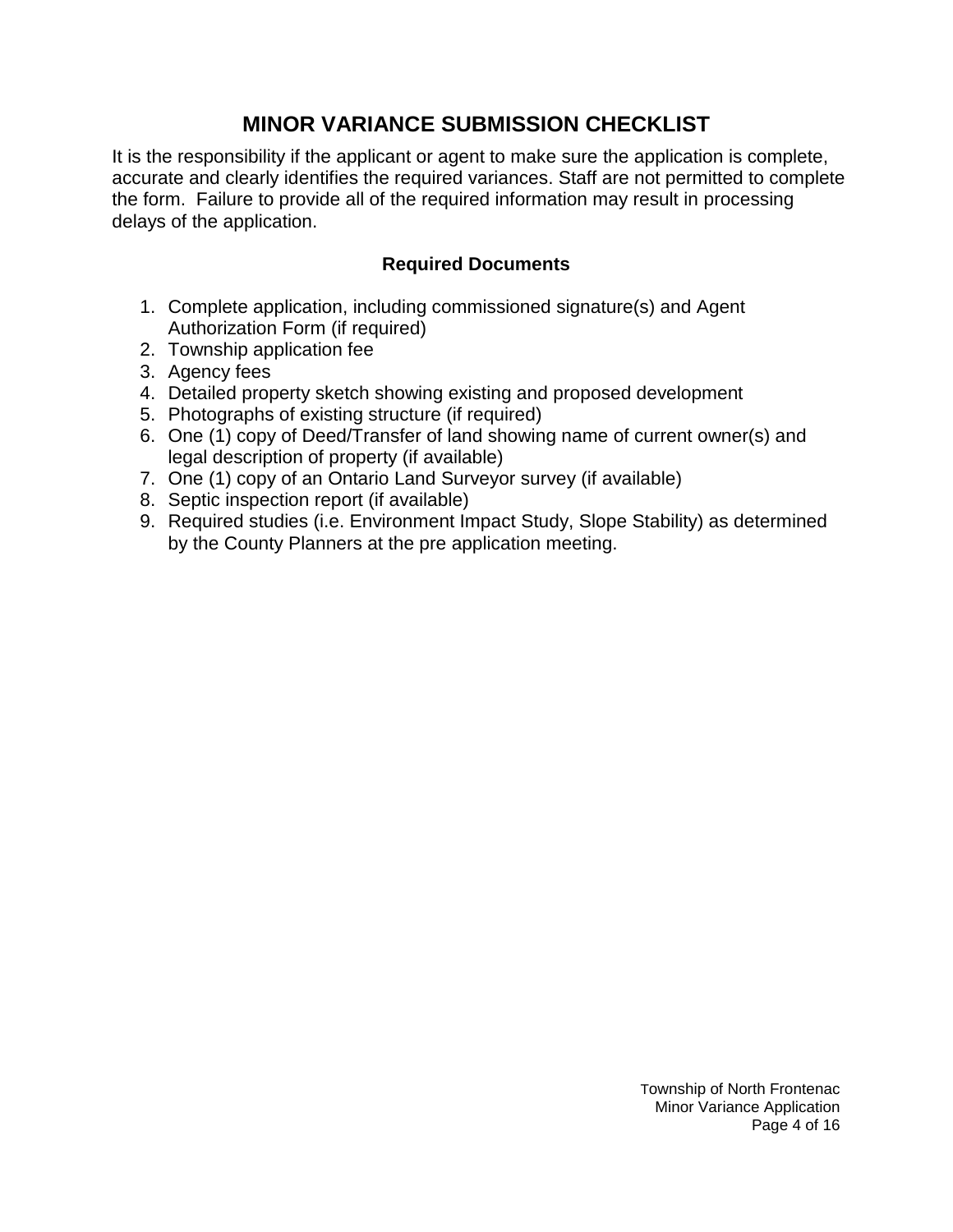# **REQUIRED SKETCH CHECKLIST**

If the proposed development involves replacing an existing structure with a new structure, please attach separate sketches accurately displaying the following:

- 1. the existing development of the subject property and
- 2. the proposed development of the subject property.

It is important the sketches be drawn with accurate dimensions and measurement using either metric (metres) **OR** imperial (feet) units with the following included on the sketches:

- Boundaries and dimensions of property
- Location, size and type of all existing and proposed buildings (including decks) and structures on property
- Distance of all buildings and structures from shoreline/high water mark, front yard lot line, rear yard lot line and both side yard lot lines
- Location of septic system and well, including setbacks to all lot lines and structures
- Approximate location of any natural or artificial features on the property and adjacent lands that may affect the application (i.e. lake, watercourses, wetlands, steep slopes)
- Location and name of any roads within or abutting the property (i.e. Road Allowance, Private Lane, Right-of-Way)
- Location of driveway on the property
- Location and nature of any easement affecting the subject property

Note: Please use the same measurement units (metric or imperial) throughout the application and on the sketch.

If you do not have a survey plan, a sketch to scale is required. It is very important the dimensions shown on the sketch and in the application are accurate. If you are unable to obtain accurate measurements, you should considered engaging the services of an Ontario Land Surveyor to either prepare the sketch or make preliminary calculations for you.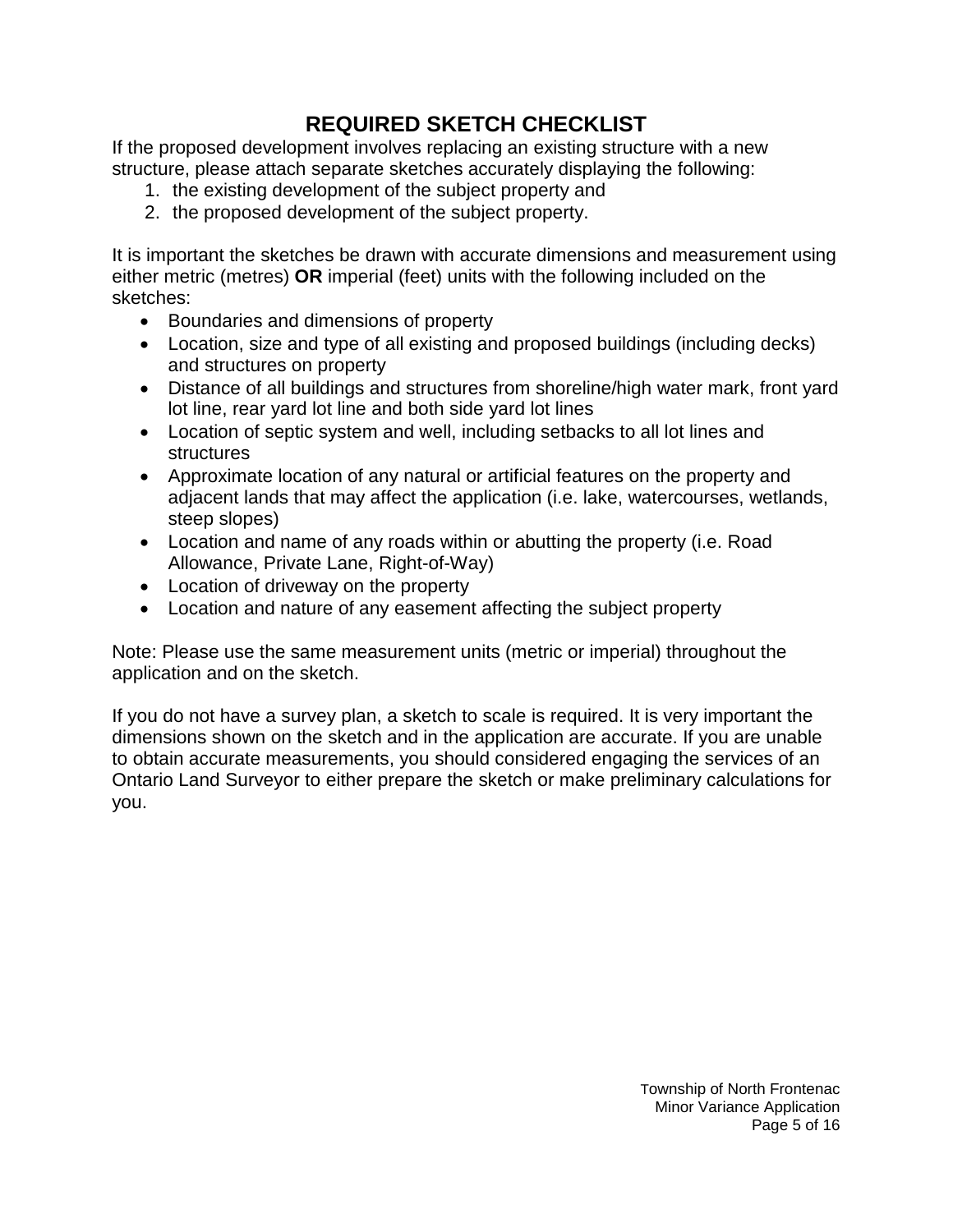

# **APPLICATION FOR MINOR VARIANCE**

\_\_\_\_\_\_\_\_\_\_\_\_\_\_\_\_\_\_\_\_\_\_\_\_\_\_\_\_\_\_\_\_\_\_\_\_\_\_\_\_\_\_\_\_\_\_\_\_\_\_\_\_\_\_\_\_\_\_\_\_\_\_\_\_\_\_\_\_\_\_

\_\_\_\_\_\_\_\_\_\_\_\_\_\_\_\_\_\_\_\_\_\_\_\_\_\_\_\_\_\_\_\_\_\_\_\_\_\_\_\_\_\_\_\_\_\_\_\_\_\_\_\_\_\_\_\_\_\_\_\_\_\_\_\_\_\_\_\_\_\_

\_\_\_\_\_\_\_\_\_\_\_\_\_\_\_\_\_\_\_\_\_\_\_\_\_\_\_\_\_\_\_\_\_\_\_\_\_\_\_\_\_\_\_\_\_\_\_\_\_\_\_\_\_\_\_\_\_\_\_\_\_\_\_\_\_\_\_\_\_\_

# **\_\_\_\_\_ \_\_\_\_\_\_ MINOR VARIANCE – S.45 (1) PERMISSION – S.45 (2)**

**Applicant Information** – Please note: Must include all parties listed on the Deed.

Applicant Name(s) – All Registered Property Owner(s)

Mailing Address:

\_\_\_\_\_\_\_\_\_\_\_\_\_\_\_\_\_\_\_\_\_\_\_\_\_\_\_\_\_\_\_\_\_\_\_\_\_\_\_\_\_\_\_\_\_\_\_\_\_\_\_\_\_\_\_\_\_ Phone Number:

\_\_\_\_\_\_\_\_\_\_\_\_\_\_\_\_\_\_\_\_\_\_\_\_\_\_\_\_\_\_\_\_\_\_\_\_\_\_\_\_\_\_\_\_\_\_\_\_\_\_\_\_\_\_\_\_ E-mail Address:

**Agent Information** – Please note the Authorization for Agent form must be submitted with the application. All communication shall be provided to the owner and agent.

\_\_\_\_\_\_\_\_\_\_\_\_\_\_\_\_\_\_\_\_\_\_\_\_\_\_\_\_\_\_\_\_\_\_\_\_\_\_\_\_\_\_\_\_\_\_\_\_\_\_\_\_\_\_\_\_\_\_\_\_\_\_\_\_\_\_\_\_\_\_

\_\_\_\_\_\_\_\_\_\_\_\_\_\_\_\_\_\_\_\_\_\_\_\_\_\_\_\_\_\_\_\_\_\_\_\_\_\_\_\_\_\_\_\_\_\_\_\_\_\_\_\_\_\_\_\_\_\_\_\_\_\_\_\_\_\_\_\_\_\_

\_\_\_\_\_\_\_\_\_\_\_\_\_\_\_\_\_\_\_\_\_\_\_\_\_\_\_\_\_\_\_\_\_\_\_\_\_\_\_\_\_\_\_\_\_\_\_\_\_\_\_\_\_\_\_\_\_\_\_\_\_\_\_\_\_\_\_\_\_\_

\_\_\_\_\_\_\_\_\_\_\_\_\_\_\_\_\_\_\_\_\_\_\_\_\_\_\_\_\_\_\_\_\_\_\_\_\_\_\_\_\_\_\_\_\_\_\_\_\_\_\_\_\_\_\_\_\_\_\_\_\_\_\_\_\_\_\_\_\_\_

\_\_\_\_\_\_\_\_\_\_\_\_\_\_\_\_\_\_\_\_\_\_\_\_\_\_\_\_\_\_\_\_\_\_\_\_\_\_\_\_\_\_\_\_\_\_\_\_\_\_\_\_\_\_\_\_\_\_\_\_\_\_\_\_\_\_\_\_\_\_

\_\_\_\_\_\_\_\_\_\_\_\_\_\_\_\_\_\_\_\_\_\_\_\_\_\_\_\_\_\_\_\_\_\_\_\_\_\_\_\_\_\_\_\_\_\_\_\_\_\_\_\_\_\_\_\_\_\_\_\_\_\_\_\_\_\_\_\_\_\_

\_\_\_\_\_\_\_\_\_\_\_\_\_\_\_\_\_\_\_\_\_\_\_\_\_\_\_\_\_\_\_\_\_\_\_\_\_\_\_\_\_\_\_\_\_\_\_\_\_\_\_\_\_\_\_\_\_\_\_\_\_\_\_\_\_\_\_\_\_\_

Name of Authorized Agent:

Mailing Address:

\_\_\_\_\_\_\_\_\_\_\_\_\_\_\_\_\_\_\_\_\_\_\_\_\_\_\_\_\_\_\_\_\_\_\_\_\_\_\_\_\_\_\_\_\_\_\_\_\_\_\_\_\_\_\_\_\_ Phone Number:

\_\_\_\_\_\_\_\_\_\_\_\_\_\_\_\_\_\_\_\_\_\_\_\_\_\_\_\_\_\_\_\_\_\_\_\_\_\_\_\_\_\_\_\_\_\_\_\_\_\_\_\_\_\_\_\_ E-mail Address:

Township of North Frontenac Minor Variance Application Page 6 of 16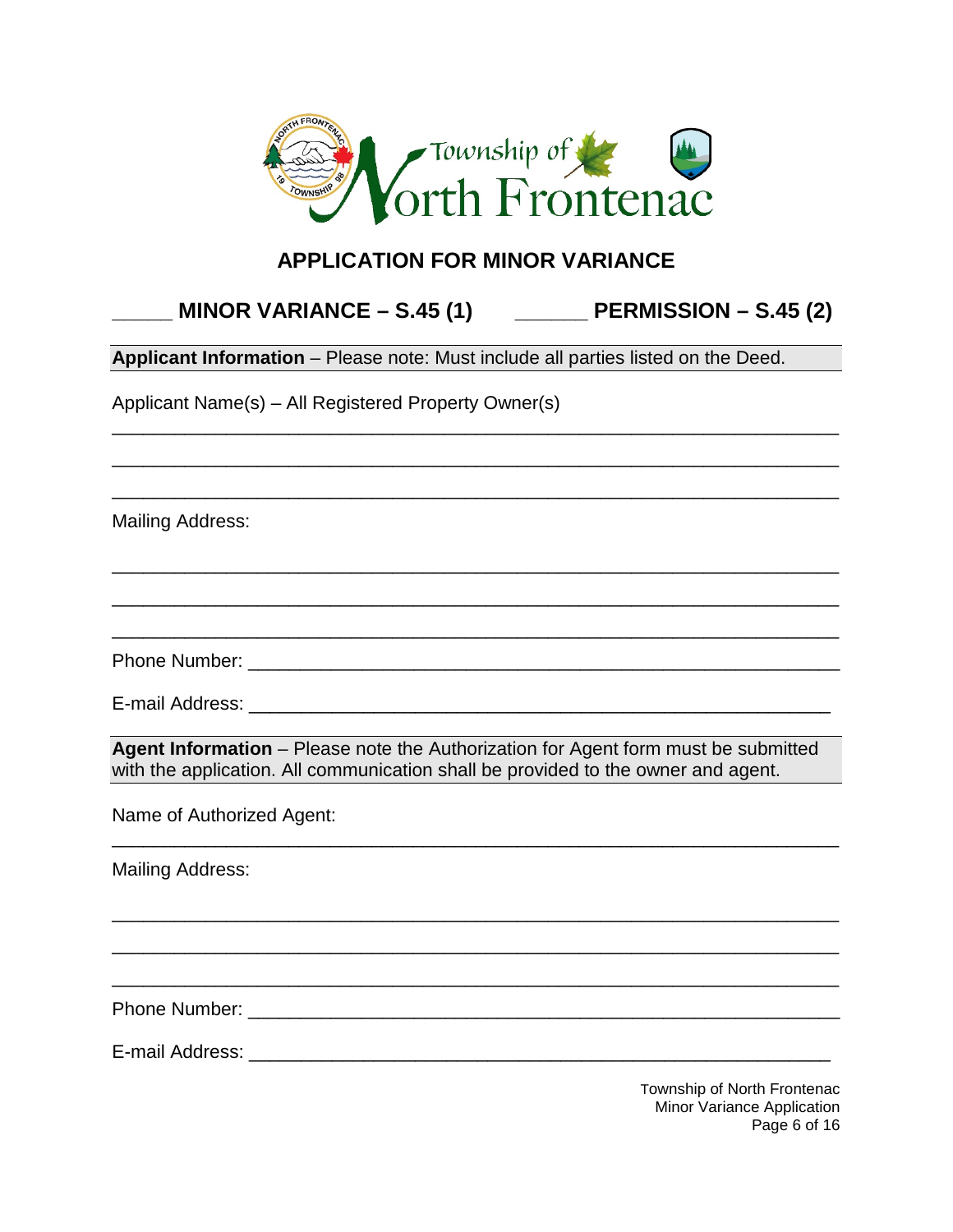**Authorization for Agent (if applicable) – Must be signed by all parties listed on the Deed**

I/ We, the undersigned, being the registered property owner(s) of

\_\_\_\_\_\_\_\_\_\_\_\_\_\_\_\_\_\_\_\_\_\_\_\_\_\_\_\_\_\_\_\_\_\_\_\_\_\_\_\_\_\_\_\_\_\_\_\_\_\_\_\_\_\_\_\_\_\_\_\_\_\_\_\_\_\_\_ (Legal description and/or municipal address)

Hereby authorize \_\_\_\_\_\_\_\_\_\_

\_\_\_\_\_\_\_\_\_\_\_\_\_\_\_\_\_\_\_\_\_\_\_\_\_\_\_\_\_\_\_\_\_\_\_\_\_\_\_\_\_\_\_\_\_\_\_\_\_\_\_\_\_\_ (Name of authorized agent)

as the Agent for the purpose of submitting an application and acting on my/our behalf in relation to said application.

\_\_\_\_\_\_\_\_ \_\_\_\_\_\_\_\_\_\_\_\_\_\_\_\_\_\_\_\_\_\_\_ \_\_\_\_\_\_ Dated this day of , 20 .(Signature of the property owner)

\_\_\_\_\_\_\_\_\_\_\_\_\_\_\_\_\_\_\_\_\_\_\_\_\_\_\_\_\_\_\_\_\_\_\_\_\_\_\_\_\_\_\_\_\_\_\_\_\_\_\_

\_\_\_\_\_\_\_\_\_\_\_\_\_\_\_\_\_\_\_\_\_\_\_\_\_\_\_\_\_\_\_\_\_\_\_\_\_\_\_\_\_\_\_\_\_\_\_\_\_\_\_

(Signature of the property owner)

Township of North Frontenac Minor Variance Application Page 7 of 16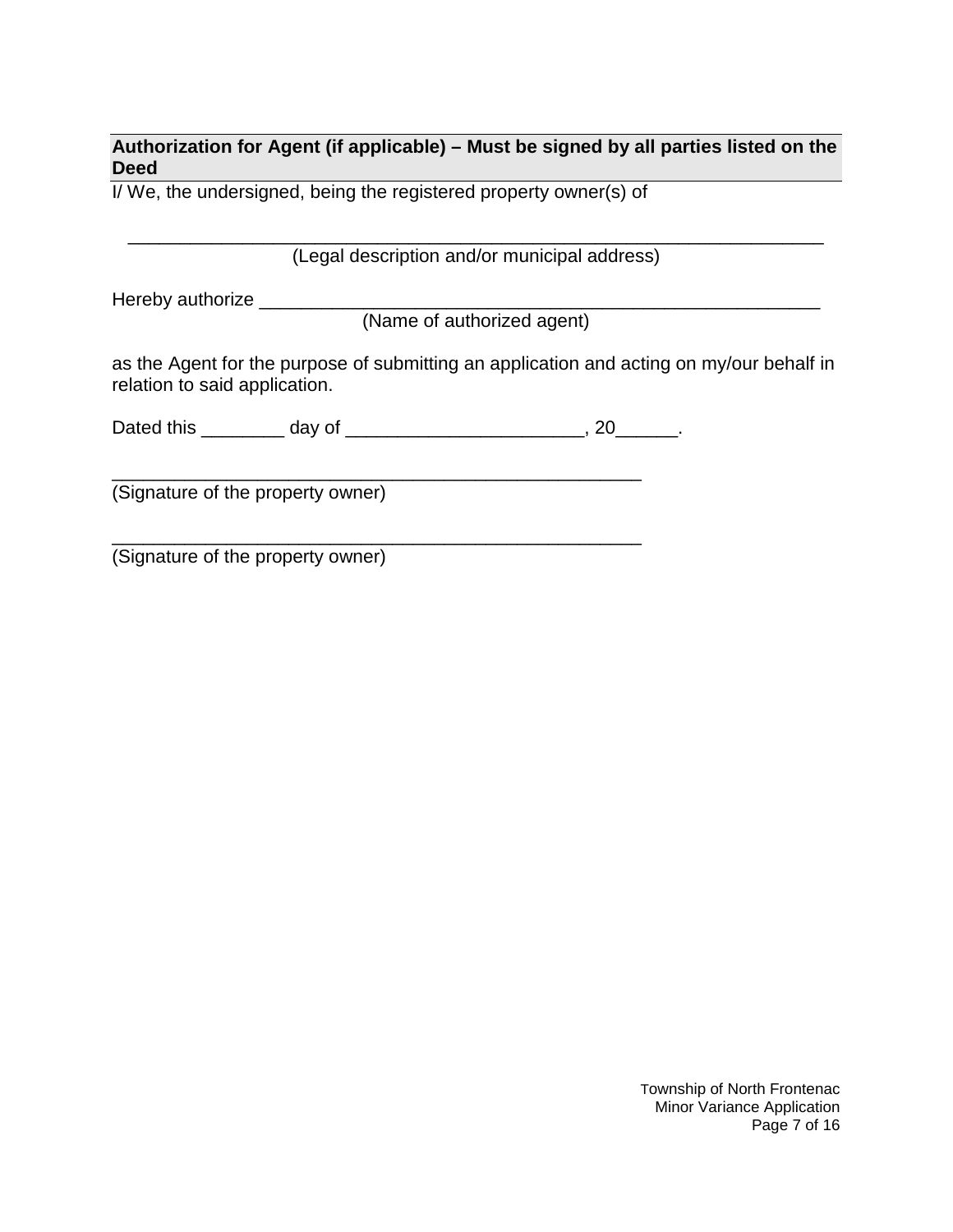| <b>Subject Property Information</b>                                                                                         |
|-----------------------------------------------------------------------------------------------------------------------------|
|                                                                                                                             |
|                                                                                                                             |
| Lot: _______ Concession: ________ or Subdivision Lot: ________ Plan No. _____________                                       |
| Geographic Township:                                                                                                        |
| _Barrie ___Clarendon ___Miller ___Palmerston ___N. Canonto ___S. Canonto                                                    |
|                                                                                                                             |
| Date subject land was acquired by current owner: _______________________________                                            |
| Frontage (Water) ___________________<br>Frontage (Road) ___________________                                                 |
| Lot Area _____________________________<br>Lot Depth____________________________                                             |
|                                                                                                                             |
| Access to Property is by:                                                                                                   |
| □ Provincial Highway<br>□ Township Road                                                                                     |
| □ Private Lane<br>$\Box$ Right-of-Way                                                                                       |
| $\square$ Water Access only* - Provide location of parking and docking facilities:                                          |
| *The Applicant is responsible for providing transportation to a water access property for<br>the required site inspections. |
| Distance of docking from property _______________ Nearest Public Road ___________                                           |
| <b>Property Features</b>                                                                                                    |
| Steep slope (slope greater than 3:1)<br>$\Box$ Waterbody<br>$\Box$                                                          |
| □ At Capacity Lake<br><b>Drainage Concerns</b><br>$\Box$                                                                    |
| □ Wetland or marsh                                                                                                          |
|                                                                                                                             |
|                                                                                                                             |

 $\square$  None of the above apply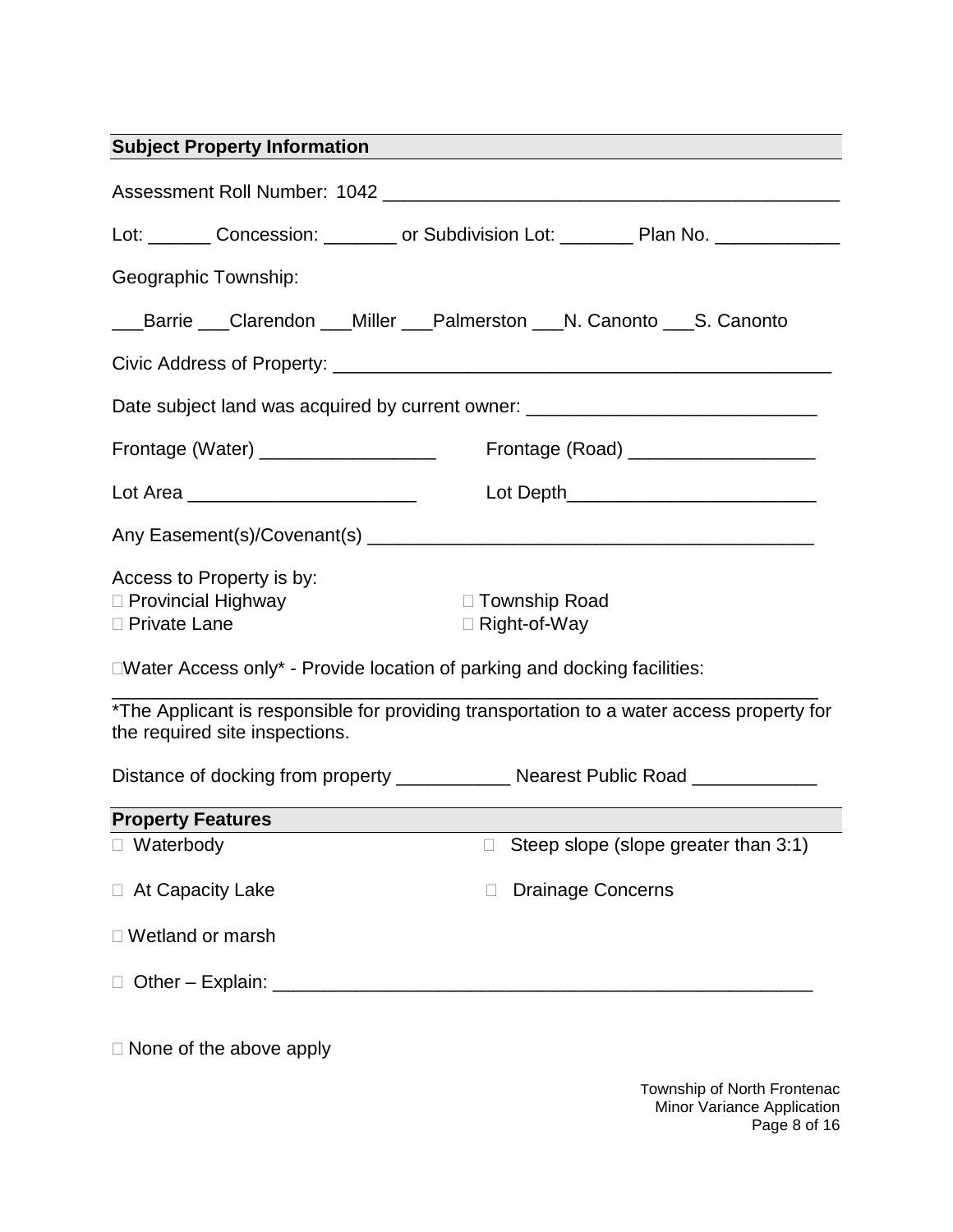| <b>Property Servicing - Water</b>                            |                                |
|--------------------------------------------------------------|--------------------------------|
| □ Privately Owned and Operated Well                          | □ Lake Water                   |
| □ Privately Owned and Operated Cistern                       |                                |
|                                                              |                                |
| $\Box$ None of the above apply                               |                                |
| <b>Property Servicing - Sewage</b>                           |                                |
| <b>Privately Owned and Operated Individual Septic System</b> |                                |
| □ Leaching Bed (Class 4)                                     | $\Box$ Greywater Pit (Class 2) |
| □ Holding Tank (Class 5)                                     | □ Privy/Outhouse (Class 1)     |
|                                                              |                                |
| $\Box$ None of the above apply                               |                                |
| <b>Property Servicing - Storm Drainage</b>                   |                                |
| □ Ditches □ Swales □ Other ______________________            |                                |

### **Reason for Request for Minor Variance**

Please provide a complete written description of the application with details of the proposed development including, but not limited to: proposed use(s), development details (i.e. size of structure, number of storeys, lot coverage, etc.). Please attach a separate page if additional space is needed.

\_\_\_\_\_\_\_\_\_\_\_\_\_\_\_\_\_\_\_\_\_\_\_\_\_\_\_\_\_\_\_\_\_\_\_\_\_\_\_\_\_\_\_\_\_\_\_\_\_\_\_\_\_\_\_\_\_\_\_\_\_\_\_\_\_\_\_\_\_\_

\_\_\_\_\_\_\_\_\_\_\_\_\_\_\_\_\_\_\_\_\_\_\_\_\_\_\_\_\_\_\_\_\_\_\_\_\_\_\_\_\_\_\_\_\_\_\_\_\_\_\_\_\_\_\_\_\_\_\_\_\_\_\_\_\_\_\_\_\_\_

\_\_\_\_\_\_\_\_\_\_\_\_\_\_\_\_\_\_\_\_\_\_\_\_\_\_\_\_\_\_\_\_\_\_\_\_\_\_\_\_\_\_\_\_\_\_\_\_\_\_\_\_\_\_\_\_\_\_\_\_\_\_\_\_\_\_\_\_\_\_

\_\_\_\_\_\_\_\_\_\_\_\_\_\_\_\_\_\_\_\_\_\_\_\_\_\_\_\_\_\_\_\_\_\_\_\_\_\_\_\_\_\_\_\_\_\_\_\_\_\_\_\_\_\_\_\_\_\_\_\_\_\_\_\_\_\_\_\_\_\_

\_\_\_\_\_\_\_\_\_\_\_\_\_\_\_\_\_\_\_\_\_\_\_\_\_\_\_\_\_\_\_\_\_\_\_\_\_\_\_\_\_\_\_\_\_\_\_\_\_\_\_\_\_\_\_\_\_\_\_\_\_\_\_\_\_\_\_\_\_\_

\_\_\_\_\_\_\_\_\_\_\_\_\_\_\_\_\_\_\_\_\_\_\_\_\_\_\_\_\_\_\_\_\_\_\_\_\_\_\_\_\_\_\_\_\_\_\_\_\_\_\_\_\_\_\_\_\_\_\_\_\_\_\_\_\_\_\_\_\_\_

\_\_\_\_\_\_\_\_\_\_\_\_\_\_\_\_\_\_\_\_\_\_\_\_\_\_\_\_\_\_\_\_\_\_\_\_\_\_\_\_\_\_\_\_\_\_\_\_\_\_\_\_\_\_\_\_\_\_\_\_\_\_\_\_\_\_\_\_\_\_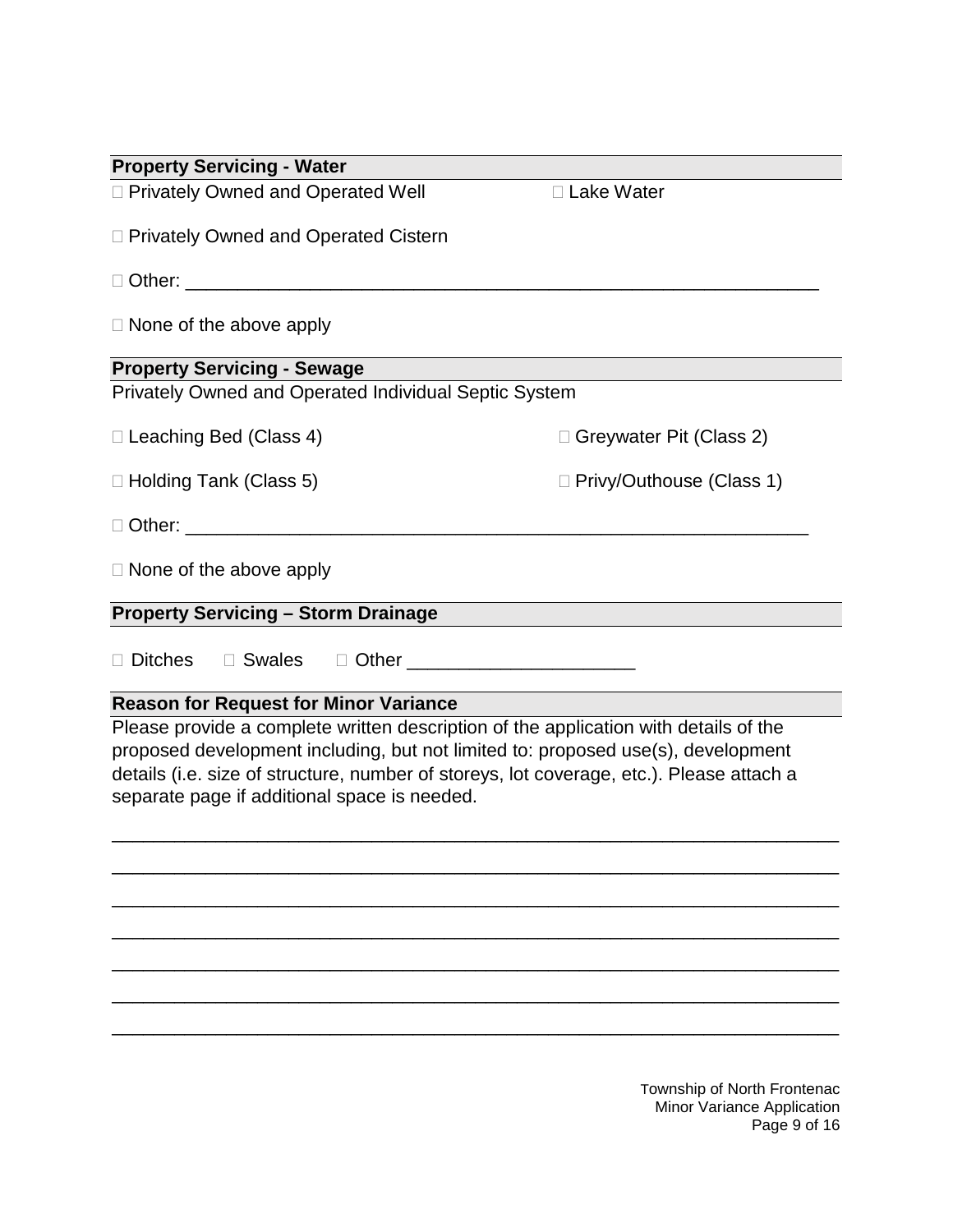| <b>Land Use Designations</b>                                                                  |
|-----------------------------------------------------------------------------------------------|
|                                                                                               |
|                                                                                               |
|                                                                                               |
|                                                                                               |
| Proposed Use of Subject Land(s) if different from existing use: _________________             |
|                                                                                               |
| Nature and Extent of Relief from Zoning By-law Nature and Extent of Relief from Zoning By-law |
|                                                                                               |
|                                                                                               |
|                                                                                               |
|                                                                                               |
| <b>Reason why Proposal Cannot Comply with Zoning Provisions</b>                               |
|                                                                                               |
|                                                                                               |
|                                                                                               |
|                                                                                               |

Township of North Frontenac<br>Minor Variance Application<br>Page 10 of 16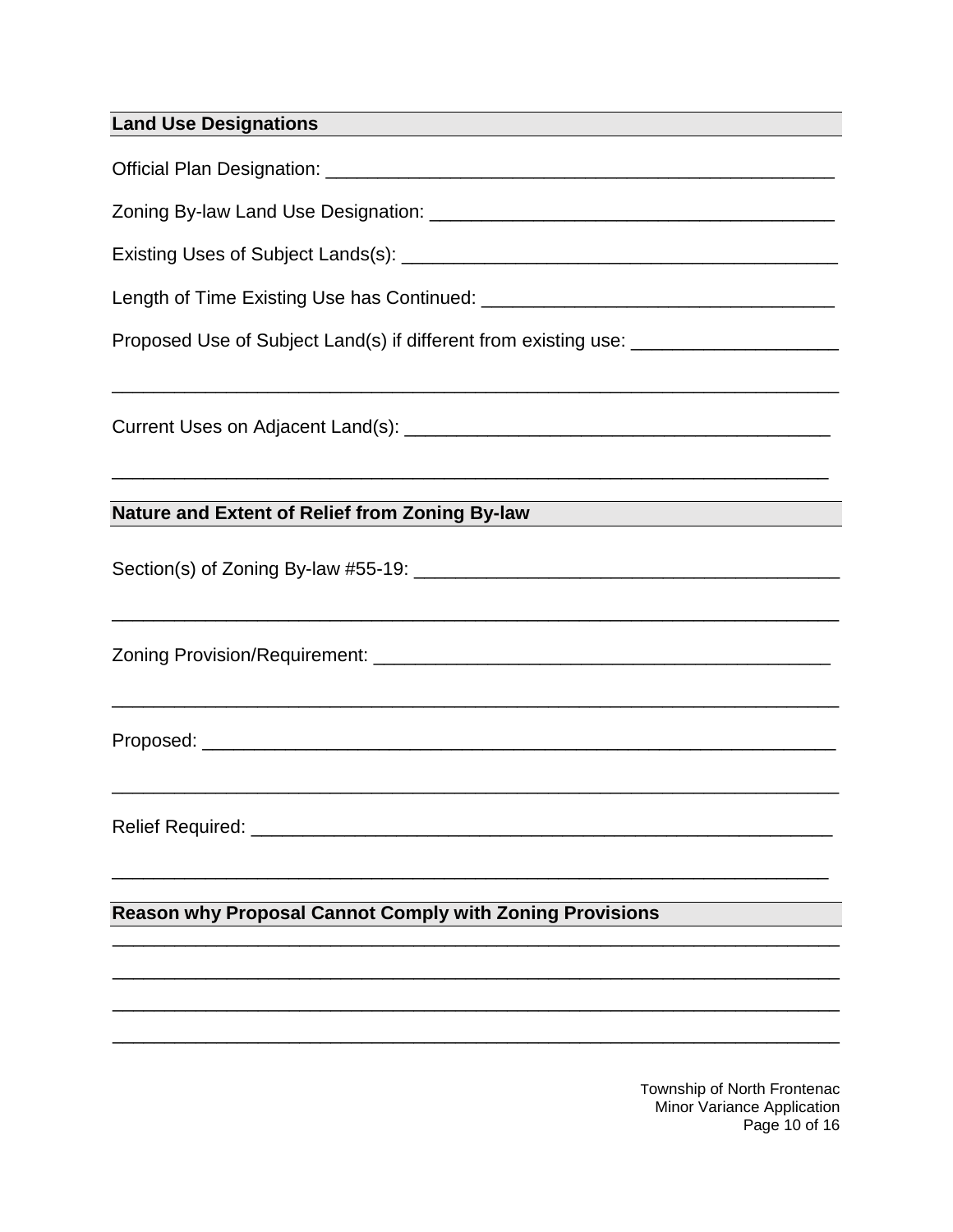| <b>Existing Buildings or Structures on Subject Property (including Septic Systems)</b> |                                                                                        |  |
|----------------------------------------------------------------------------------------|----------------------------------------------------------------------------------------|--|
| sheds)                                                                                 | Please include all buildings or structures on the property (i.e. outbuildings, storage |  |
|                                                                                        |                                                                                        |  |
|                                                                                        | Building Area (Footprint): ________________ Building Height (# of Storeys): ______     |  |
|                                                                                        |                                                                                        |  |
|                                                                                        | Side Yard Setback: ___________________________ Side Yard Setback: ______________       |  |
|                                                                                        |                                                                                        |  |
|                                                                                        | Building Area (Footprint): ________________ Building Height (# of Storeys): ______     |  |
|                                                                                        |                                                                                        |  |
|                                                                                        | Side Yard Setback: __________________________ Side Yard Setback: _______________       |  |
|                                                                                        |                                                                                        |  |
|                                                                                        | Building Area (Footprint): _______________ Building Height (# of Storeys): ______      |  |
|                                                                                        |                                                                                        |  |
|                                                                                        | Side Yard Setback: __________________________ Side Yard Setback: _______________       |  |
|                                                                                        |                                                                                        |  |
|                                                                                        | Building Area (Footprint): ________________ Building Height (# of Storeys): _____      |  |
|                                                                                        |                                                                                        |  |
|                                                                                        | Side Yard Setback: __________________________ Side Yard Setback: _______________       |  |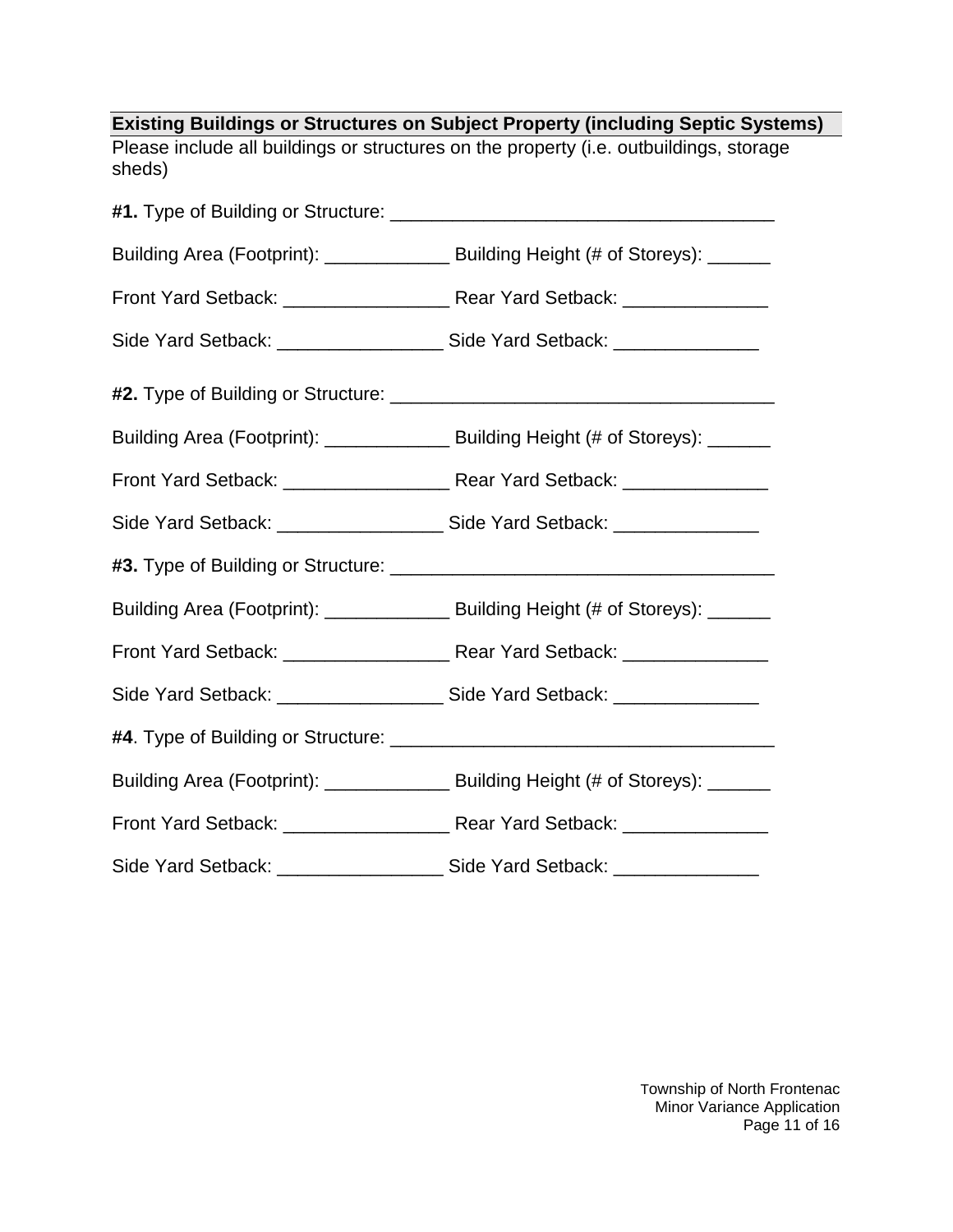# **Proposed Buildings or Structures on Subject Property (including Septic Systems)**

| Building Area (Footprint): _________________ Building Height (# of Storeys): _______                |  |  |
|-----------------------------------------------------------------------------------------------------|--|--|
|                                                                                                     |  |  |
| Side Yard Setback: __________________________________Side Yard Setback: ___________________________ |  |  |
|                                                                                                     |  |  |
| Building Area (Footprint): _________________ Building Height (# of Storeys): _______                |  |  |
|                                                                                                     |  |  |
| Side Yard Setback: ___________________________ Side Yard Setback: ______________                    |  |  |
|                                                                                                     |  |  |
| Building Area (Footprint): ________________ Building Height (# of Storeys): _____                   |  |  |
|                                                                                                     |  |  |
| Side Yard Setback: ___________________________ Side Yard Setback: ______________                    |  |  |
|                                                                                                     |  |  |
| Building Area (Footprint): _______________ Building Height (# of Storeys): ______                   |  |  |
|                                                                                                     |  |  |
| Side Yard Setback: __________________________ Side Yard Setback: _______________                    |  |  |
| <b>Development Increase or Changes</b>                                                              |  |  |
| Will the development result in an increase in the number of bedrooms? _Yes _<br><b>No</b>           |  |  |
| Will the development result in an increase in the number of plumbing fixtures?                      |  |  |
| __Yes __No                                                                                          |  |  |
| Will the development result in an increase in living space?<br><b>No</b><br>Yes                     |  |  |

Township of North Frontenac

Minor Variance Application Page 12 of 16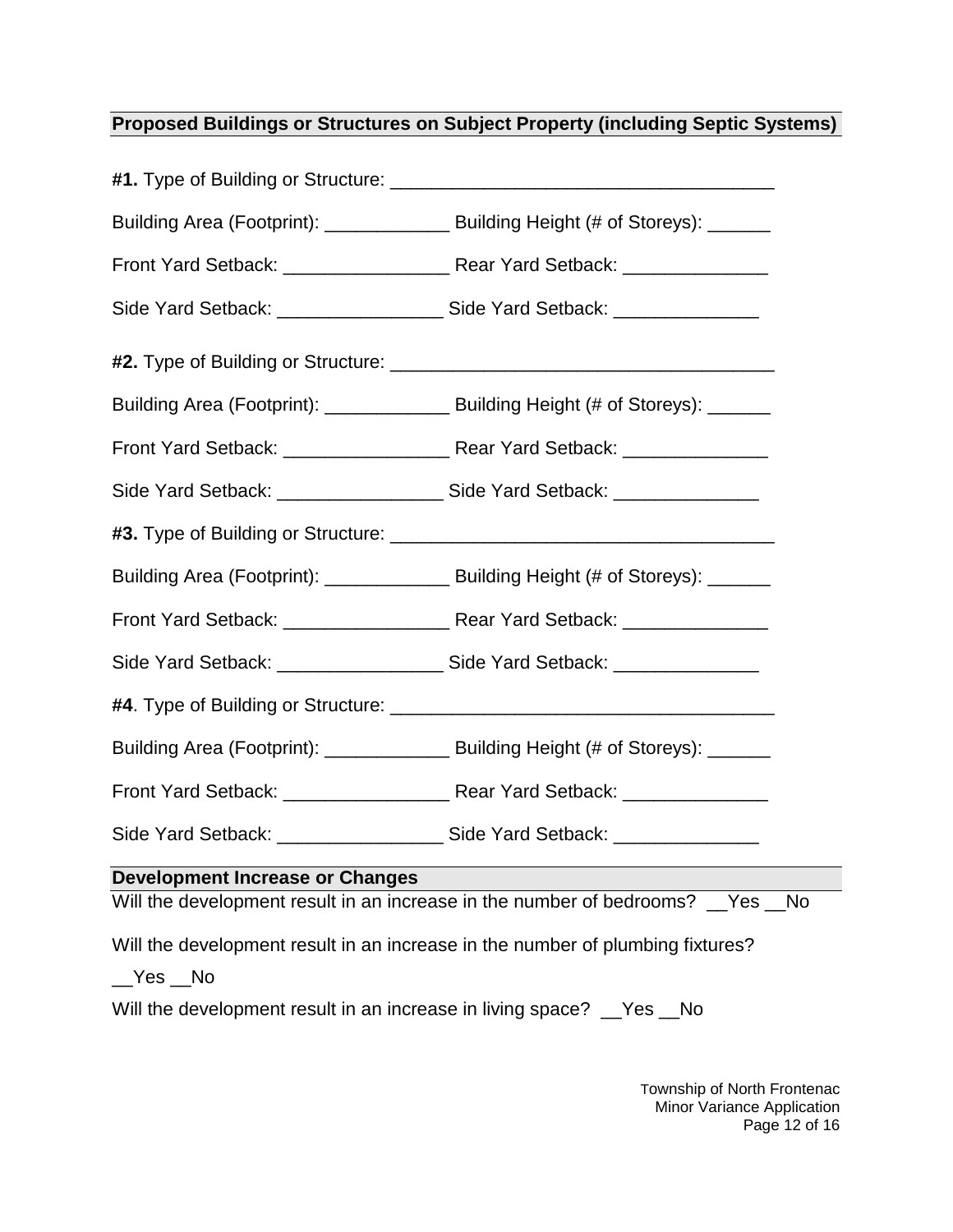Will there be a change in the setback from the addition/structure to the existing septic

system? Yes No

\_\_\_\_\_\_\_\_\_\_\_\_\_\_\_\_\_\_\_\_\_\_\_\_\_\_\_\_\_\_\_\_\_\_ If yes, please provide the change in setback:

#### **Previous Planning Applications**

If known, has the subject land ever been, or is currently, the subject of an application for:

\_\_\_\_\_\_\_\_\_\_\_\_\_\_\_\_\_\_\_\_\_\_\_\_\_\_\_\_\_\_\_\_\_\_\_\_\_\_\_\_\_\_\_\_\_\_\_\_\_\_\_\_\_\_\_\_\_\_\_\_\_\_\_\_\_\_\_\_\_\_

- **i.** Plan of subdivision (Section 51 of the Planning Act);  $\Box$  Yes  $\Box$  No  $\Box$  Unknown
- **ii.** Consent (Section 53 of the Planning Act);  $\Box$  Yes  $\Box$  No  $\Box$  Unknown
- **iii.** A Previous Minor Variance; □Yes □ No □ Unknown
- **iv.** Site Plan Control Agreement; DYes D No D Unknown
- **v.** Zoning By-law/Official Plan Amendment  $\Box$  Yes  $\Box$  No  $\Box$  Unknown

If yes, indicate the application type, File Number, Date and any other details:

\_\_\_\_\_\_\_\_\_\_\_\_\_\_\_\_\_\_\_\_\_\_\_\_\_\_\_\_\_\_\_\_\_\_\_\_\_\_\_\_\_\_\_\_\_\_\_\_\_\_\_\_\_ Regulation Number? If the subject land is covered by a Minister's Zoning Order, what is the Ontario

#### **Permission to Enter Subject Lands**

Permission is hereby granted to the relevant staff and necessary commenting agencies to enter the premises subject to this development application for the purposes of making inspections associated with this application, during normal and reasonable working hours.

\_\_\_\_\_\_\_\_\_\_\_\_\_\_\_\_\_\_\_\_\_\_\_\_\_\_\_\_\_\_\_\_\_\_\_\_\_\_\_\_\_\_\_\_\_\_\_\_\_\_\_\_\_\_\_\_\_\_\_\_\_\_\_\_\_\_\_\_\_\_

Dated this \_\_\_\_\_\_\_\_\_\_ day of \_\_\_\_\_\_\_\_\_\_\_\_\_\_\_\_\_\_\_\_\_\_\_\_\_\_\_\_, 20\_\_.

\_\_\_\_\_\_\_\_\_\_\_\_\_\_\_\_\_\_\_\_\_\_\_\_\_\_\_\_\_\_\_\_\_\_\_\_\_\_\_\_\_\_\_\_\_\_\_

\_\_\_\_\_\_\_\_\_\_\_\_\_\_\_\_\_\_\_\_\_\_\_\_\_\_\_\_\_\_\_\_\_\_\_\_\_\_\_\_\_\_\_\_\_\_\_

(Signature of the property owner)

(Signature of the property owner)

Township of North Frontenac Minor Variance Application Page 13 of 16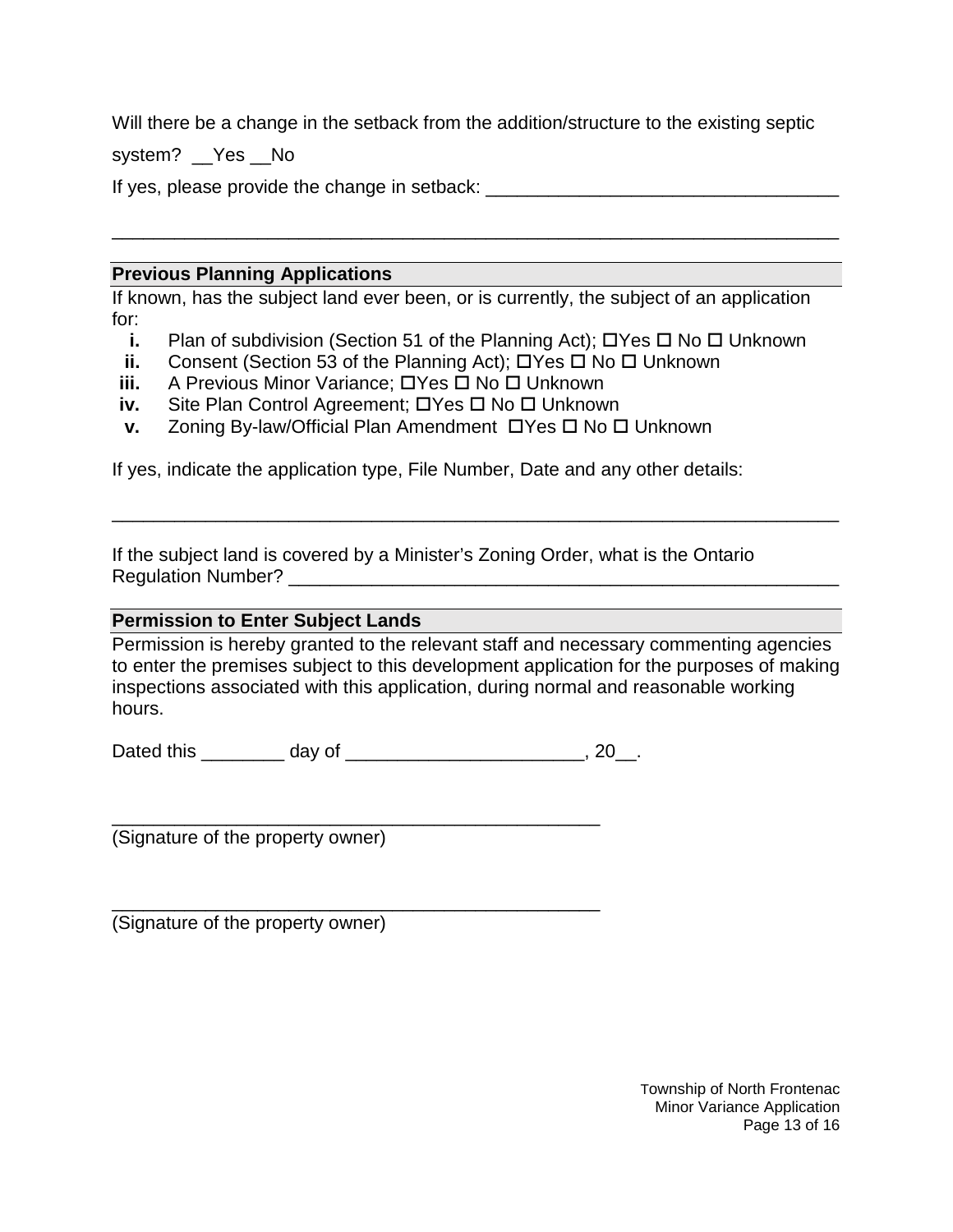#### **Acknowledgement of Additional Requirements**

I/ We, the undersigned, being the registered property owner(s)

(Property owner's name(s))

\_\_\_\_\_\_\_\_\_\_\_\_\_\_\_\_\_\_\_\_\_\_\_\_\_\_\_\_\_\_\_\_\_\_\_\_\_\_\_\_\_\_\_\_\_\_\_\_\_\_\_\_\_\_\_\_ (Legal description and/or municipal address)

Hereby acknowledge additional studies and/or legal review may be required by the Township as a part of the review of my/our application. Should the need arise, I/we are responsible for completing the studies as requested in order for the application to be deemed complete.

Dated this \_\_\_\_\_\_\_\_\_\_ day of \_\_\_\_\_\_\_\_\_\_\_\_\_\_\_\_\_\_\_\_\_\_\_\_\_\_\_\_, 20\_\_\_\_\_\_.

\_\_\_\_\_\_\_\_\_\_\_\_\_\_\_\_\_\_\_\_\_\_\_\_\_\_\_\_\_\_\_\_\_\_\_\_\_\_\_\_\_\_\_\_\_\_\_\_\_\_\_

\_\_\_\_\_\_\_\_\_\_\_\_\_\_\_\_\_\_\_\_\_\_\_\_\_\_\_\_\_\_\_\_\_\_\_\_\_\_\_\_\_\_\_\_\_\_\_\_\_\_\_ (Signature of the property owner)

(Signature of the property owner)

Township of North Frontenac Minor Variance Application Page 14 of 16

of \_\_\_\_\_\_\_\_\_\_\_\_\_\_\_\_\_\_\_\_\_\_\_\_\_\_\_\_\_\_\_\_\_\_\_\_\_\_\_\_\_\_\_\_\_\_\_\_\_\_\_\_\_\_\_\_\_\_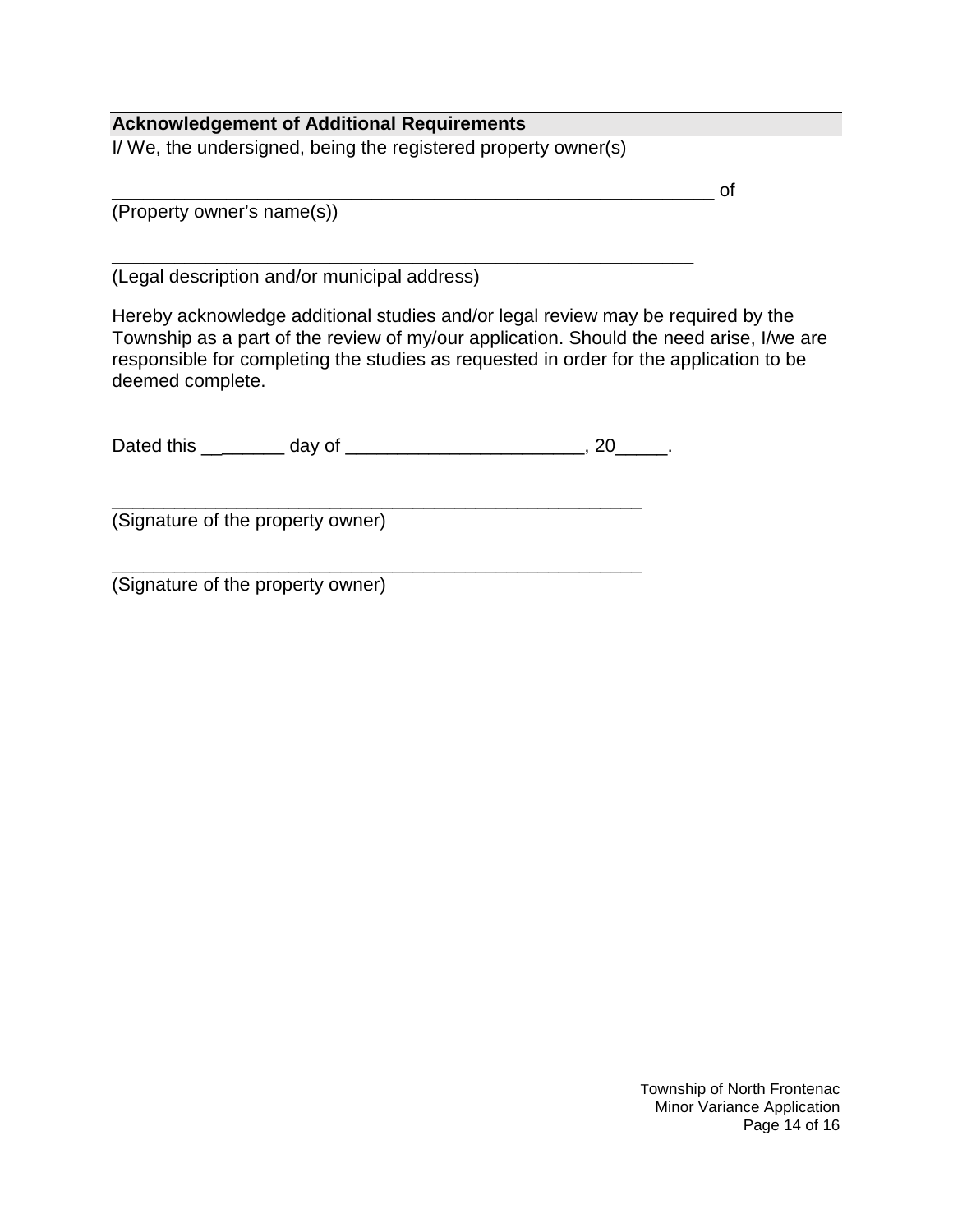### **Declaration for the Prescribed Information**

\_\_\_\_\_\_\_\_\_\_\_\_\_\_\_\_\_\_\_\_\_\_\_\_\_\_\_\_\_\_\_\_\_\_\_\_\_\_\_\_\_\_\_\_\_\_\_\_\_\_\_\_\_\_\_\_\_\_\_\_\_\_\_ I/We, ,(Name of Applicants)

\_\_\_\_\_\_\_\_\_\_\_\_\_\_\_\_\_\_\_\_\_\_\_\_\_\_\_\_\_\_\_\_\_\_\_\_\_\_\_\_\_\_\_\_\_\_\_\_\_\_\_\_\_\_\_\_\_\_\_\_\_\_\_\_\_\_ of

(Municipality)

do solemnly declare that the information contained in this application is true and that the information contained in the documents that accompany this application is true, and acknowledge that personal information and all other material collected on this form and provided to the municipality as part of this application, including all names, addresses, opinions and comments, is collected under the authority of the Planning Act, R.S.O. 1990, as amended, will be used to assist in making a decision on this matter and will be made available for public disclosure. Please be aware the information collected in this application will be provided in the applicable agenda and posted on the Township's website.

Sworn (or declared) before me in the Municipality of \_\_\_\_\_\_\_\_\_\_\_\_\_\_\_\_\_\_\_\_\_\_\_\_\_\_\_

this \_\_\_\_\_\_\_\_ day of \_\_\_\_\_\_\_\_\_\_\_\_\_\_\_\_\_\_\_\_\_\_\_ 20\_\_\_\_\_\_.

\_\_\_\_\_\_\_\_\_\_\_\_\_\_\_\_\_\_\_\_\_\_\_\_\_\_\_\_\_\_\_\_\_\_\_\_\_\_\_\_ Commissioner of Oaths

Signature of Applicant(s) or Authorized Agent

\_\_\_\_\_\_\_\_\_\_\_\_\_\_\_\_\_\_\_\_\_\_\_\_\_\_\_\_\_\_\_\_\_\_\_\_\_\_\_\_

**Note:** Do not sign until in the presence of the Commissioner of Oaths. You will be required to provide photo identification (i.e. driver's license).

**Notice of Collection** – Personal information collected as a result of this application is collected under the authority of the Municipal Act, the Municipal Freedom of Information and Protection of Privacy Act (MFIPPA), the Planning Act, and all other relevant legislation, and will be used to assist in making a decision on this matter. All personal information (as defined by MFIPPA), including (but not limited to) names, addresses, opinions and comments collected will be made available for public disclosure to members of the public, at a meeting, through requests, and through the Township website. Questions regarding the collection, use, and disclosure of this personal information should be forwarded to the Clerk's Department.

> Township of North Frontenac Minor Variance Application Page 15 of 16